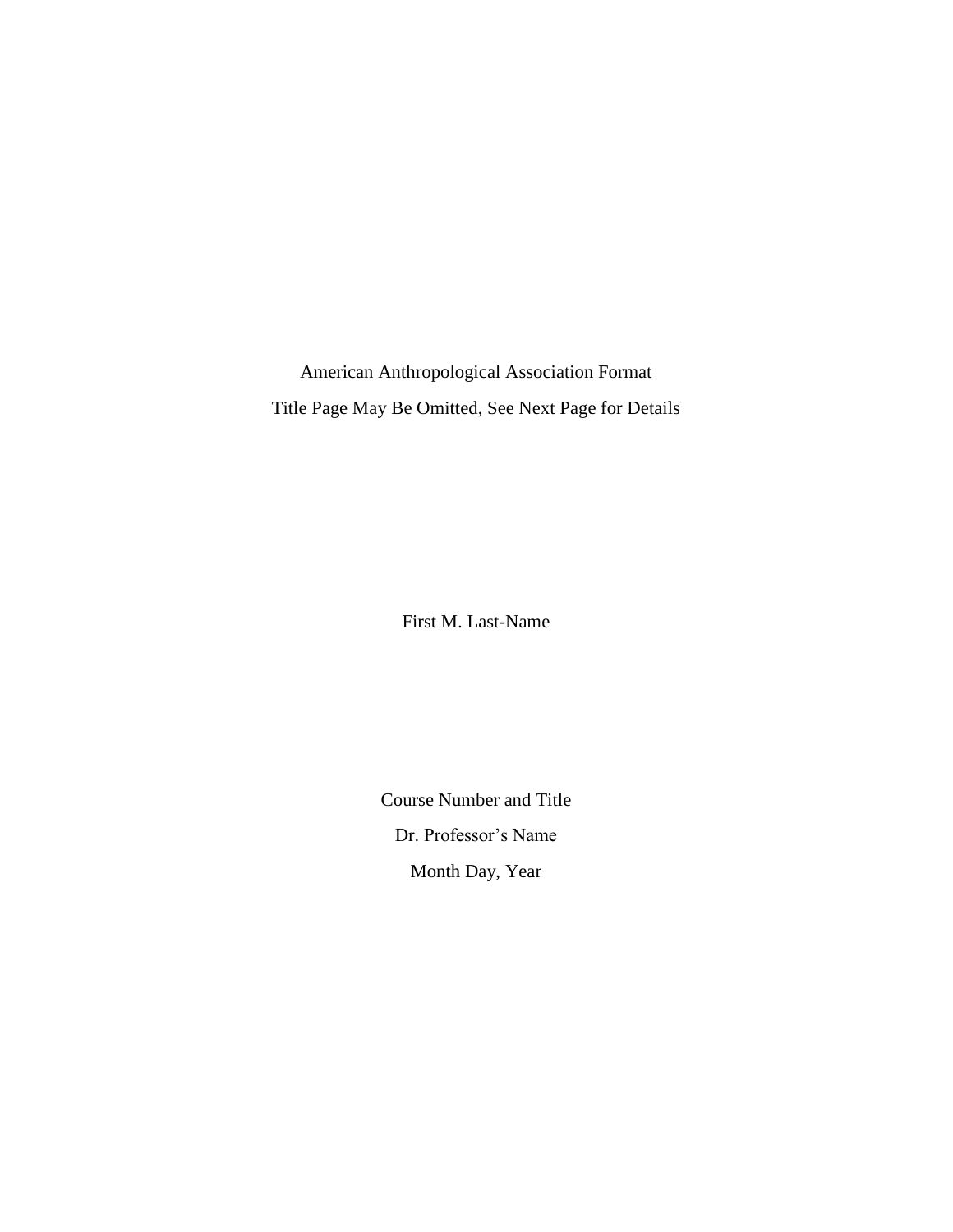Last-Name 2

First M. Lasts-Name Course Number Dr. Professor's Name Month Day, Year

## American Anthropological Association Format

The American Anthropological Association format has many similarities to Chicago Style. Any questions you might have about the format may be answered within Chicago Manual Style,  $17<sup>th</sup>$  Edition. However, there are a few differences that are important to recognize.

- 1.) Place citations in parentheses and include the author's name and the source's year of publication, with no intervening punctuation, at the end of a sentence or before a comma or semicolon, whenever possible: (Herzfeld 2005).
- 2.) Always include page numbers for quotations or extensive paraphrases, using a dash for page ranges: (Herzfeld 2005, 146–47). (Note: they are preceded by a comma, not a colon; this is a major change from the AAA Style Guide.)
- 3.) Use semicolons to separate two or more references in a single parenthetical citation and list them alphabetically: (Bessire and Bond 2014; Comaroff 1996; Daser 2014; Foucault 2000).
- 4.) Do not include "ed." or "trans." in citations (and in the case of books that have been reprinted or updated, do not include the original publication year), as this information will be included on the reference list.
- 5.) Use the first author's last name and et al. for works with four or more authors.
- 6.) You may use the following abbreviations: , e.g., and i.e. Do not use ibid., passim, op. cit., and so on. Only very rarely would we use ff., "when referring to a section for which no final number can usefully be given" (CMS 14.156).

## **Formatting Reference Pages in AAA:**

Unlike Chicago Style, references will not be embedded in endnotes or footnotes. Include every source cited within the text, listed alphabetically by author. When including multiple works by the same author, list them chronologically from oldest to most recent. Use "and" instead of ampersand (&) for multi-author entries. Write out all author names if a work has three writers or less. For four to ten authors, write out all the names in the bibliography, but only the first author's name in the parenthetical citation. Provide DOIs instead of URLs whenever possible.

See example Reference page for commonly used citation scenarios.